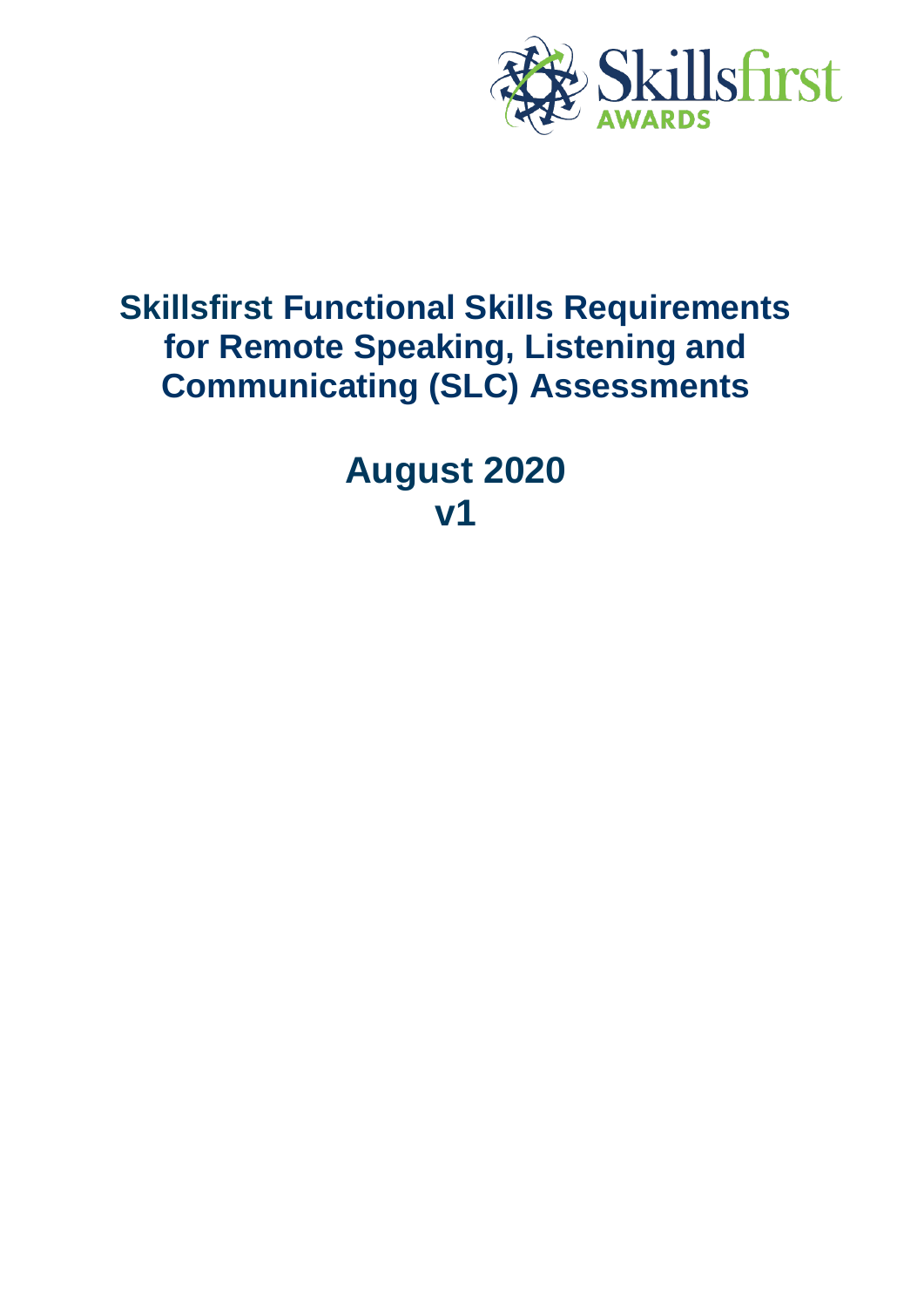## **Principles and requirements**

SLC assessments at both Level 1 and Level 2 must be carried out with a minimum group of 3 and a maximum group of 5 learners.

To meet Skillsfirst's requirements for carrying out a remote SLC assessment, all learners must be seen by the assessor (not just talking heads). In all cases, all of the upper body, including arms, must be visible as body language and non-verbal communication are an implicit part of presentations and discussions and assist the overall assessment of competence.

### **Delivery**

Ideally, the remote SLC assessment will be conducted with the group of three to five learners in one location, being observed using video-conferencing in 'real time' by their assessor and IQA in another location.

In the event that learners, are not able to come together, the above principles and requirements must still be met. Skillsfirst recommend the use of "Microsoft Teams", or 'Zoom' for the remote, controlled assessment, as they provide a split screen of all the individuals within the group. The camera must be set correctly, ensuring the learners' upper body can be seen, allowing the assessor to see the learners' body language and non-verbal communication.

Centres must **video-record all** SLC assessments which are carried out remotely. This is to enable the internal and external moderation sampling of the assessment process.

Voice recordings **are not** an acceptable form of recording the SLC assessment.

#### **Internal moderation**

The SLC assessment is a component of the Functional Skills English qualification, it must be internally moderated in line with the centre's IQA / QA strategy.

Not all SLC assessments need to be internally moderated. It is expected, however, that the IV / IQA would sample each assessor carrying out an SLC assessment at least once, for both levels of the qualification, over a twelve-month period, or in line with the centre's IQA / QA strategy.

#### **External quality assurance**

Centres must ensure the External Verifier (EV) either observes the first 'live' remote SLC assessment taking place, or be provided with the video recording, in order to carry out an external quality assurance activity.

The SLC assessment is a 'centre-marked' assessment and therefore must be externally quality assured by a Skillsfirst EV at least once for each level, over a twelve-month period. The frequency of EQA monitoring is determined by Skillsfirst and is based upon the risk rating of the centre.

As part of the external quality assurance process, the recording and accompanying learner, assessor and IQA documentation has to be sent to the EV for sampling.

The number of recordings required for sampling, should be agreed with the EV prior to the external quality assurance activity taking place.